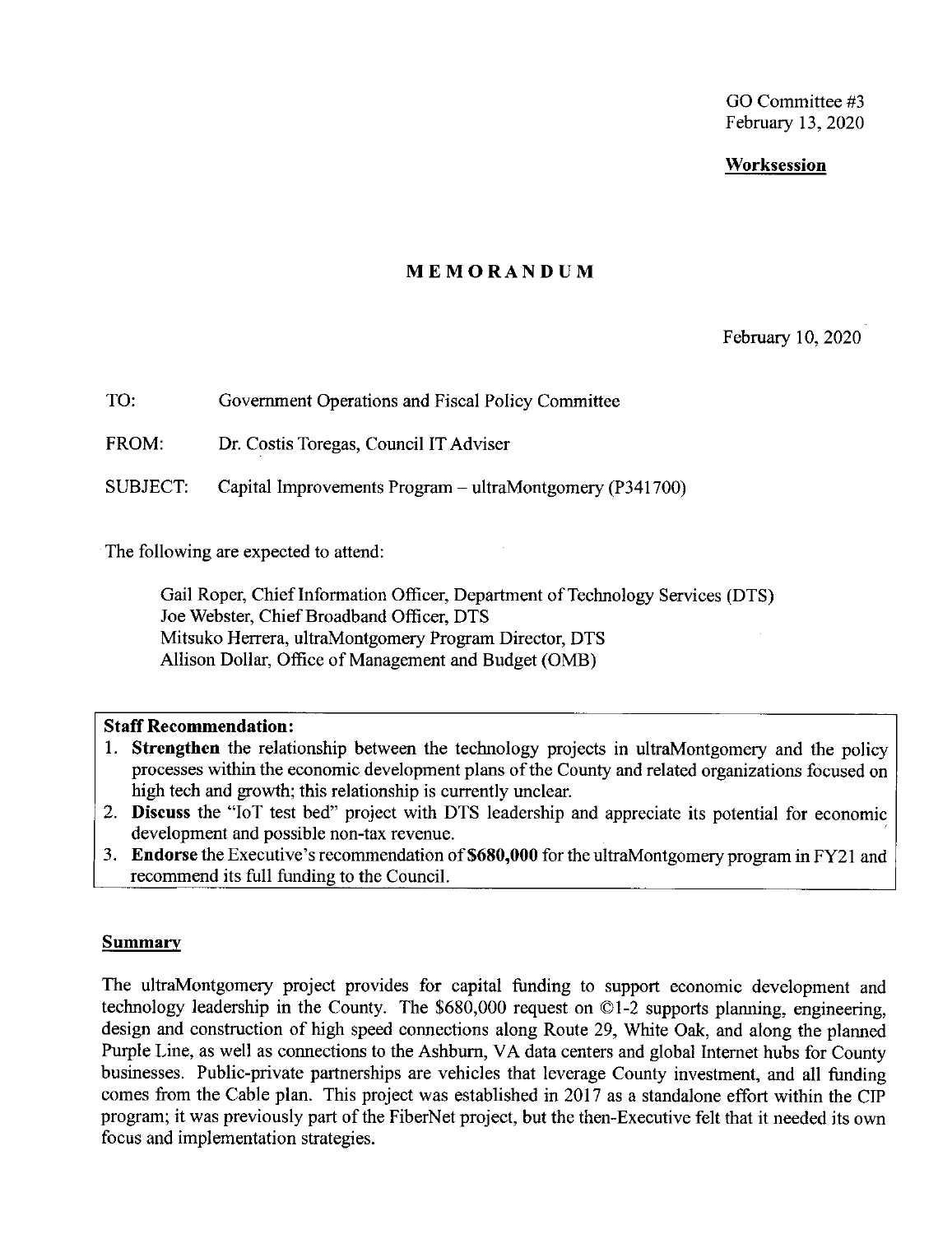## **Background**

ultraMontgomery is a broadband economic development program, designed to ensure that businesses in Montgomery County have as much reliable, secure, and robust broadband service as they need to keep our economy moving at the speed of our ideas. ultraMontgomery supports infrastructure development and public-private partnerships to facilitate access to competitive broadband services in commercial buildings through strategic conduit network deployment and leasing of spare County fiber and conduit; and to facilitate access to the digital economy for underserved communities. ultraMontgomery supports business growth and innovation through network connectivity and partnerships, pilot projects for advanced wireless broadband, and cybersecurity innovation to keep wireless networks secure, with a specific focus on federal, state, research and higher education institutions, financial services, biotech/biohealth, IT services, media and similar high-bandwidth consuming companies.

The ultraMontgomery CIP provides for capital funding to support Montgomery County's economic development program. Funding will support planning, design, and construction of:

- 1. East County Fiber Hwy to provide regional interconnections north-south between White Oak and Howard County and east-west between Burtonsville and Rockville; East County Fiber Hwy Phase I (to Burtonsville) completed FY18; Phase 2 to Howard County to be completed in FY20; Phase 3 to Rockville to be completed in FY22.
- 2. Great Seneca Fiber Hwy to provide shortest distance, low latency connection between Great Seneca and Ashburn, Virginia data centers; primary construction of Great Seneca Fiber Hwy to be completed in FY20, with fiber ring to alternate data centers in FY2 l-22, and additional extensions within Great Seneca in FY23-26.
- 3. White Oak Science Gateway Conduit Network to provide broadband conduit infrastructure in Viva White Oak and other White Oak commercial development projects; White Science Gateway conduit construction will be performed concurrently with Viva White Oak construction and is expected to begin in FY21-22.
- 4. Gigabit Innovation Conduit Network to provide conduit and fiber for wireline and wireless broadband networks in commercial areas of Montgomery County; design for conduit in commercial areas is underway and outreach to potential private partners is in development.
- 5. IoT (Internet of Things) and Advanced Wireless Testbeds to spur development and expansion of advanced wireless service companies, protective cybersecurity IoT applications and innovation in Montgomery County; pilots IoT and advanced wireless will be developed in FY20 with scheduled deployment in FY21-22.
- 6. Purple Line Fiber to connect Montgomery County research and higher education facilities to MAX and Internet2 at University of Maryland, College Park. Purple Line utility relocation is underway in FY20, with fiber to be constructed in FY2 l, but is dependent on the Purple Line and third-party construction schedules.

# **CIP** Request

The ultraMontgomery program request for FY21 is significantly reduced from the request in the prior CIP cycle; the table below details this reduction: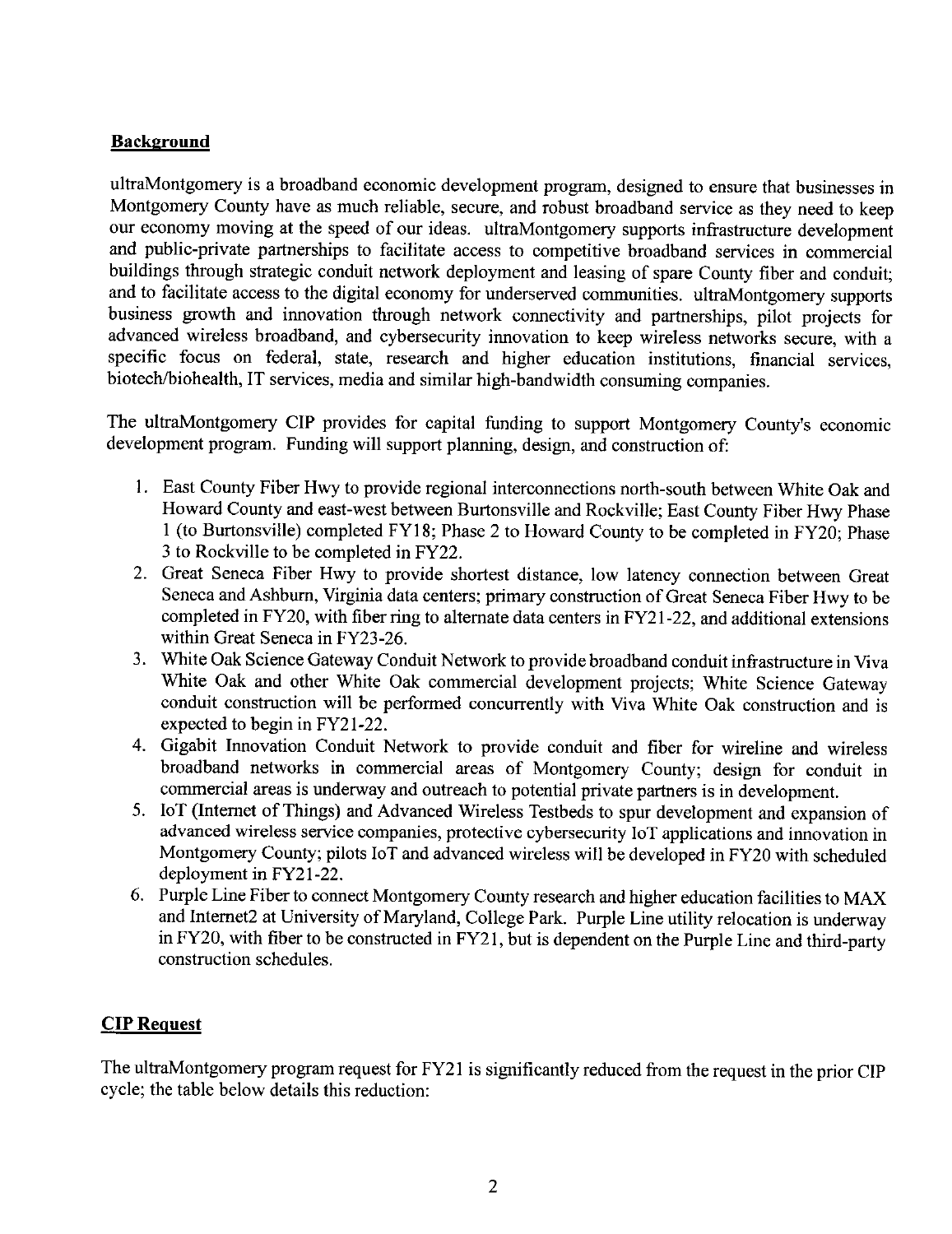|                                  | <b>FY20</b> (estimated) | <b>FY21</b> (requested) |
|----------------------------------|-------------------------|-------------------------|
| Planning, Design and Supervision | \$245,000               | \$70,000                |
| Construction                     | \$2,548,000             | \$610,000               |
| <b>TOTALS</b>                    | \$2,793,000             | \$680,000               |

The CIP request on ©1-2 contains historical background on ultraMontgomery expenditures, as well as estimates of 2020 expenditures. A map showing the location of the ultraMontgomery projects is on page 5.

### **Strategic Questions**

Council staff asked specific strategic questions to provide Councilmembers with a better understanding of this important investment in future digital growth, and strategies needed for its successful completion. These questions, and the responses from the Executive, are below.

I. Please provide detail on actual outcomes from the past 2 years of effort. Projects tied to actual expenditures of ultraMontgomery funds are requested.

### Answer:

- $\bullet$ East County Fiber Highway Phase I on Route 29, providing fiber connectivity from White Oak to Burtonsville has been completed. This fiber is being leveraged for the Flash transit stops and to provide public WiFi and other useful information at Flash kiosks in partnership with Smart City Media.
- $\bullet$ Preliminary design of conduit and fiber deployment in Viva White Oak has been completed. (The developer of this project is moving slower than previously anticipated). The East County Fiber Highway will be leveraged to support the Viva White Oak deployment.
- Short distance, direct route fiber interconnection between Ashburn data centers and the larger FiberNet network is expected by summer 2020. (90% of all East Coast Internet traffic flows through Ashburn data centers.)
- Operating expenditures supported the County's first Broadband Summit: Commercial Building Design, creation of www.montgomerycountymd/broadbandmap, support for Amazon H2Q application, and promoting business awareness of commercial fiber and data centers providers operating in Montgomery County.
- 2. Explain the large unencumbered balance of \$2.5 million and detail plans for its use or distribution to other projects.

Answer:

- A procurement issue has delayed expenditure, but this appears to be near resolution. The entire unencumbered balance is expected to be spent before end of calendar 2020, and potentially encumbered in contracts in FY20. The two primary projects that this funding will be used for are:
	- 1. Completing East County Fiber Hwy Phase 2, connecting fiber in Burtonsville to Inter-County Broadband Network fiber in Howard County, enabling leasing of fiber from Maryland jurisdictions through Montgomery County to Ashburn data centers, and sales of services from Montgomery County managed IT services to other Maryland jurisdictions.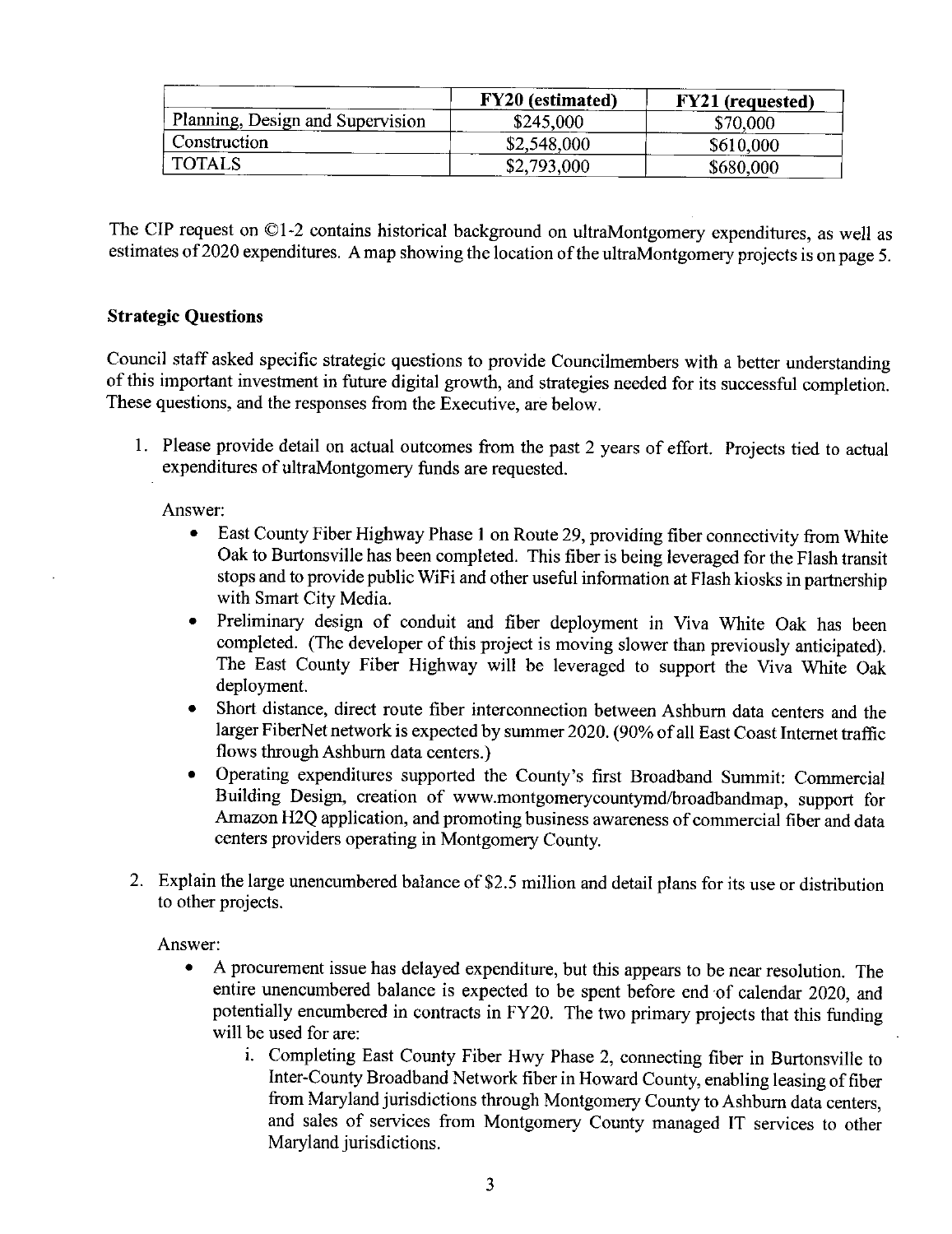- ii. Creating the Great Seneca Fiber Highway from NIST/LSC through Darnestown to River Road to connect with partner Dark Fiber & Infrastructure to create a low latency, short distance fiber connection between NIST/LSC and Ashburn data centers.
- 3. The requested budget of \$680,000 is dramatically different from the estimated FY20 expenditure of \$2.8 million. Please provide an explanation.

Answer:

The FY20 funding is \$680,000 plus \$2,120,000 of the unencumbered balance.  $\bullet$ 

Council Staff comment: The \$2.1 million is not shown as an expense in the CIP table; its corresponding revenue source (dedicated General Fund) is also missing in the same table. They should be adjusted to reflect this expected activity.

4. Please provide a list of expected accomplishments in 2021.

Answer:

- $\bullet$ Completion of East County Fiber Hwy Phase 2
- Completion of Great Seneca Fiber Hwy  $\bullet$
- East County Fiber Hwy Phase 3 Design  $\bullet$
- IoT Testbed concept development  $\bullet$

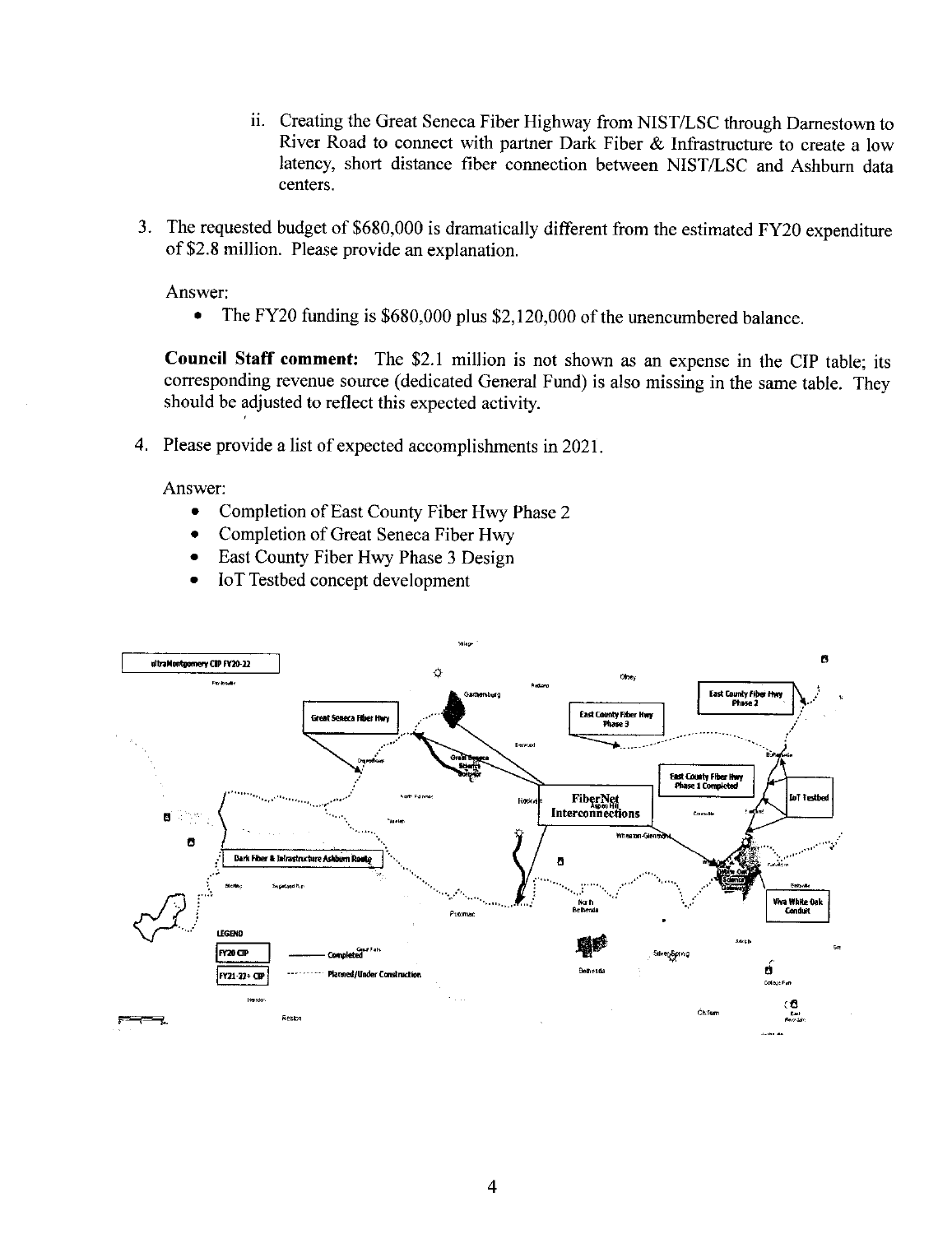

# **ultraMontgomery**

**(P341700)** 

| Category             | General Government         | <b>Date Last Modified</b>   | 01/04/20                        |
|----------------------|----------------------------|-----------------------------|---------------------------------|
| SubCategory          | <b>Technology Services</b> | <b>Administering Agency</b> | <b>Technology Services</b>      |
| <b>Planning Area</b> | Countvwide                 | <b>Status</b>               | <b>Preliminary Design Stage</b> |

### **EXPENDITURE SCHEDULE** (\$000s)

| <b>Cost Elements</b>             | <b>Total</b> | Thru FY19 Est FY20 $\frac{Total}{6 \text{ Years}}$ FY 21 FY 22 FY 23 FY 24 FY 25 FY 26 |       |       |     |     |     |     |     |     | Beyond<br>6 Years |
|----------------------------------|--------------|----------------------------------------------------------------------------------------|-------|-------|-----|-----|-----|-----|-----|-----|-------------------|
| Planning, Design and Supervision | 775          | 170                                                                                    | 245   | 360   | 70  | 70  | 70  | -50 | -50 | 50  | ٠                 |
| Construction                     | 6469         | 201                                                                                    | 2.548 | 3.720 | 610 | 610 | 610 | 630 | 630 | 630 |                   |
| <b>TOTAL EXPENDITURES 7,244</b>  |              | 371                                                                                    | 2.793 | 4.080 | 680 | 680 | 680 | 680 | 680 | 680 |                   |

#### **FUNDING SCHEDULE** (\$000s)

| <b>Funding Source</b>              | Total | Thru FY19 Est FY20 $\begin{array}{cc} \text{Total} \\ 6 \text{ Years} \end{array}$ FY 21 FY 22 FY 23 FY 24 FY 25 FY 26 |       |       |     |     |     |     |     |     | Beyond<br>6 Years |
|------------------------------------|-------|------------------------------------------------------------------------------------------------------------------------|-------|-------|-----|-----|-----|-----|-----|-----|-------------------|
| Current Revenue: Cable TV          | 7.244 | 371                                                                                                                    | 2.793 | 4.080 | 680 | 680 | 680 | 680 | 680 | 680 |                   |
| <b>TOTAL FUNDING SOURCES 7,244</b> |       | 371                                                                                                                    | 2.793 | 4.080 | 680 | 680 | 680 | 680 | 680 | 680 |                   |

#### **APPROPRIATION AND EXPENDITURE DATA** (\$000s)

| Appropriation FY 21 Request                         | 680   | Year First Appropriation | FY16  |
|-----------------------------------------------------|-------|--------------------------|-------|
| Appropriation FY 22 Request<br>$\ddot{\phantom{1}}$ | 680   | Last FY's Cost Estimate  | 5.884 |
| <b>Cumulative Appropriation</b>                     | 3.164 |                          |       |
| <b>Expenditure / Encumbrances</b>                   | 752   |                          |       |
| Unencumbered Balance                                | 2.412 |                          |       |

# **PROJECT DESCRIPTION**

The ultraMontgomery CIP provides for capital funding to support Montgomery County's economic development program, Funding will support planning, design,and construction of: (1) East County Fiber Hwy to provide regional interconnections north-south between White Oak and Howard County and east-west between Burtonsville and Rockville; (2) Great Seneca Fiber Hwy to provide shortest distance, low latency connection between Great Seneca and Ashburn, Virginia data centers; (3) White Oak Science Gateway Conduit Network to provide broadband conduit infrastructure in Viva White Oak and other White Oak commercial development projects; (4) Gigabit Innovation Conduit Network to provide conduit and fiber for wireline and wireless broadband networks in commercial areas of Montgomery County; (5) IoT (Internet of Things) and Advanced Wireless Testbeds to spur development and expansion of advanced wireless service companies, protective cybersecurity IoT applications and innovation in Montgomery County; (6) Purple Line Fiber to connect Montgomery County research and higher education facilities to MAX and Internet2 at University of Maryland, College Park

# **ESTIMATED SCHEDULE**